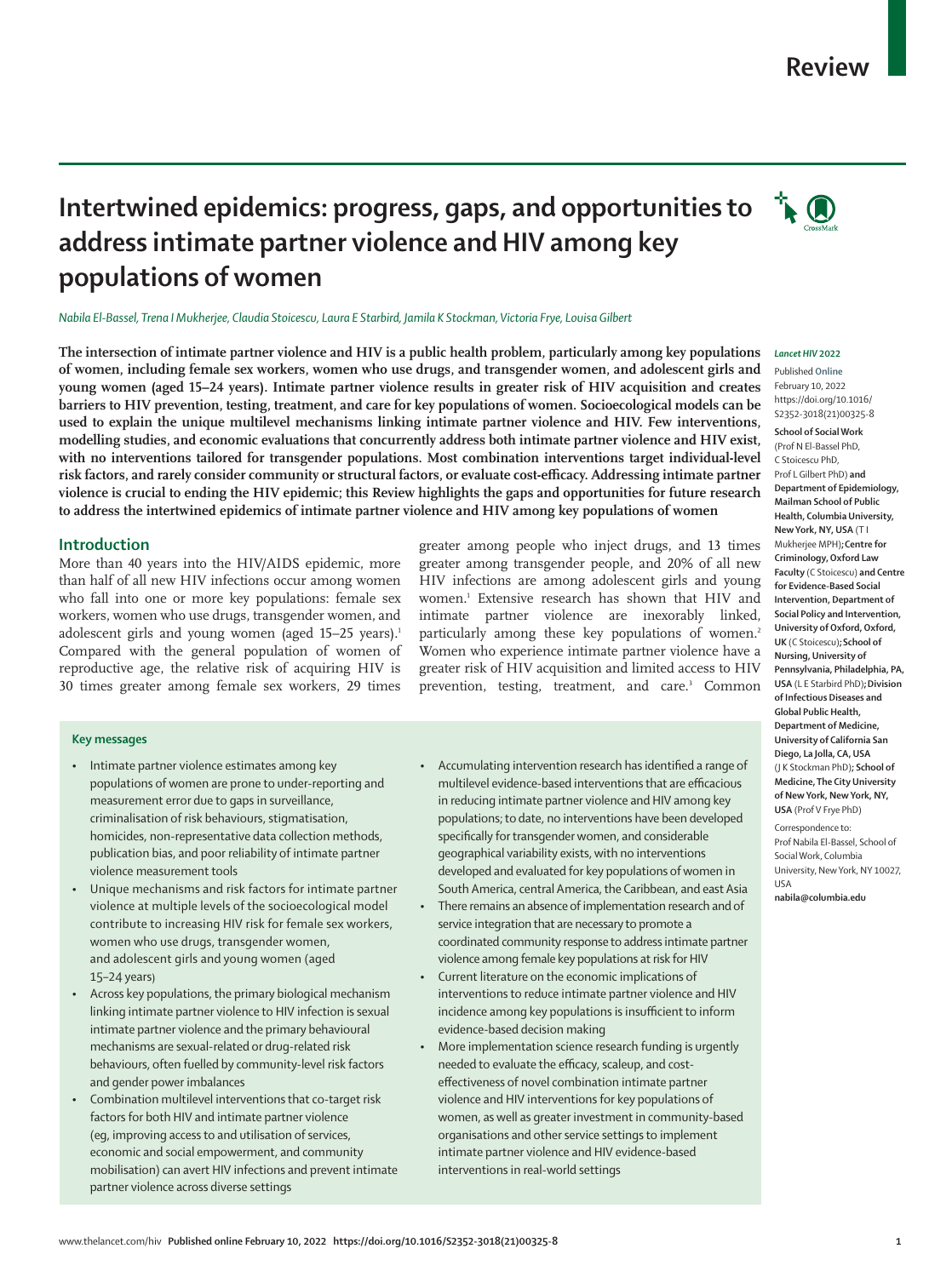#### Panel 1: Definitions of intimate partner violence<sup>4,5</sup>

Intimate partner violence refers to any behaviour within an intimate relationship that causes physical, psychological, or sexual harm to those in the relationship. This can include acts of:

- Physical violence (eg, slaps, punches, kicks, assaults with a weapon, or homicide)
- Sexual violence (eg, rape, coercion, and abuse including use of physical force, verbal threats, and harassment to have sex, unwanted touching or physical advances, forced participation in pornography, or other degrading acts that often persist over time and are accompanied by threats on part of the perpetrator)
- Emotional abuse
- Emotional violence (eg, undermining a person's sense of self-worth through constant criticism, belittling one's abilities, name calling or other verbal abuse, damaging a partner's relationship with their children, preventing one from seeing family and friends, and intimidation)
- Economic violence (eg, making or attempting to make a person financially dependent by maintaining total control over financial resources, withholding access to money, forbidding attendance at school or employment, or confiscating earnings)

definitions of intimate partner violence have been developed by WHO and UN Women (panel 1).<sup>4,5</sup> Definitions of what constitutes as intimate partner violence, however, can vary by context, culture, and the unique experiences of intimate partner violence among key populations (eg, being forced to exchange sex for money or drugs, or preventing women from getting HIV care). These factors are often not considered by intimate partner violence researchers or programme staff.

Representative, population-level estimates of intimate partner violence are scarce for both male and female key populations. However, many non-random, and thereby non-representative, cross-sectional studies and meta-analyses have shown that the prevalence of intimate partner violence is much greater among female sex workers, women who use drugs, transgender women, and adolescent girls and young women, when compared with women in the general population (panel 2).<sup>5-18</sup>

Intimate partner violence prevalence estimates among key populations are frequently based on studies with small samples, non-representative data collection methods, and incomplete or limited generalisability of results. Furthermore, intimate partner violence is often underreported, especially among marginalised populations. High rates of homicide, suicide, all-cause mortality, and the legal consequences of intimate partner violence can also obscure the true prevalence of intimate partner violence, and subsequently, its impact on HIV. Homicide represents the most extreme form of intimate partner violence. Among female sex workers, the rate of homicide is more than 17 times greater than that in the general population,19 and criminalisation of sex work means that intimate partner violence often goes undocumented.<sup>20</sup> Among Black or Latinx transgender women, the estimated homicide rate is 1·4–14·2 times greater than in cisgender populations of the same ethnicities.<sup>21</sup> Results from a longitudinal study in Canada revealed that severe intimate partner violence significantly contributed to an increased odds of all-cause mortality (odds ratio [OR] 2·42; 95% CI  $1.03-5.70$ ,<sup>22</sup> and globally, intimate partner violence represents the fifth leading cause of death among adolescent girls and young women.<sup>6</sup> Thus, marginalisation, criminalisation, stigmatisation, gaps in surveillance, the high proportion (40%) of female homicides perpetrated by intimate partners,<sup>23</sup> mortality, and variations in the legal reporting of intimate partner violence all result in underreporting of the true prevalence of intimate partner violence, and underestimate its effect on HIV among key populations. The lack of population-level and real-time surveillance data on intimate partner violence, particularly among key populations, remains a major barrier to implementing targeted interventions against it.

Systematic reviews that examined interventions addressing both intimate partner violence and HIV have noted that multipronged and multilevel approaches are needed to achieve broader population-level effects.<sup>24,25</sup> However, most interventions focus on risk factors at the individual level, and neglect to consider the environments and conditions in which women live. Integrated approaches that address both intimate partner violence and HIV simultaneously are more likely to be effective at reducing the risk factors that contribute to intimate partner violence perpetration and HIV transmission, improving related health outcomes, and providing cost savings.<sup>25</sup> Also, earlier reviews do not examine combination intimate partner violence and HIV interventions among key populations, despite key populations of women bearing a disproportionate burden of both intimate partner violence and HIV. For these reasons, our understanding of interventions and their cost-effectiveness in reducing intimate partner violence remains inadequate.<sup>3</sup> Additionally, little attention has been paid to economic evaluations that could support the scaling up and integration of combination intimate partner violence and HIV interventions into routine practice and policy. Although we recognise that intimate partner violence might occur in relationships with members of any gender, we do not include studies of men who have sex with men as we believe that this key population merits a separate review that is beyond of the scope of our Review.

## **Biological, behavioural, and social mechanisms linking intimate partner violence and HIV**

The socioecological model (**figure**) 26 provides a useful framework for understanding how factors at individual,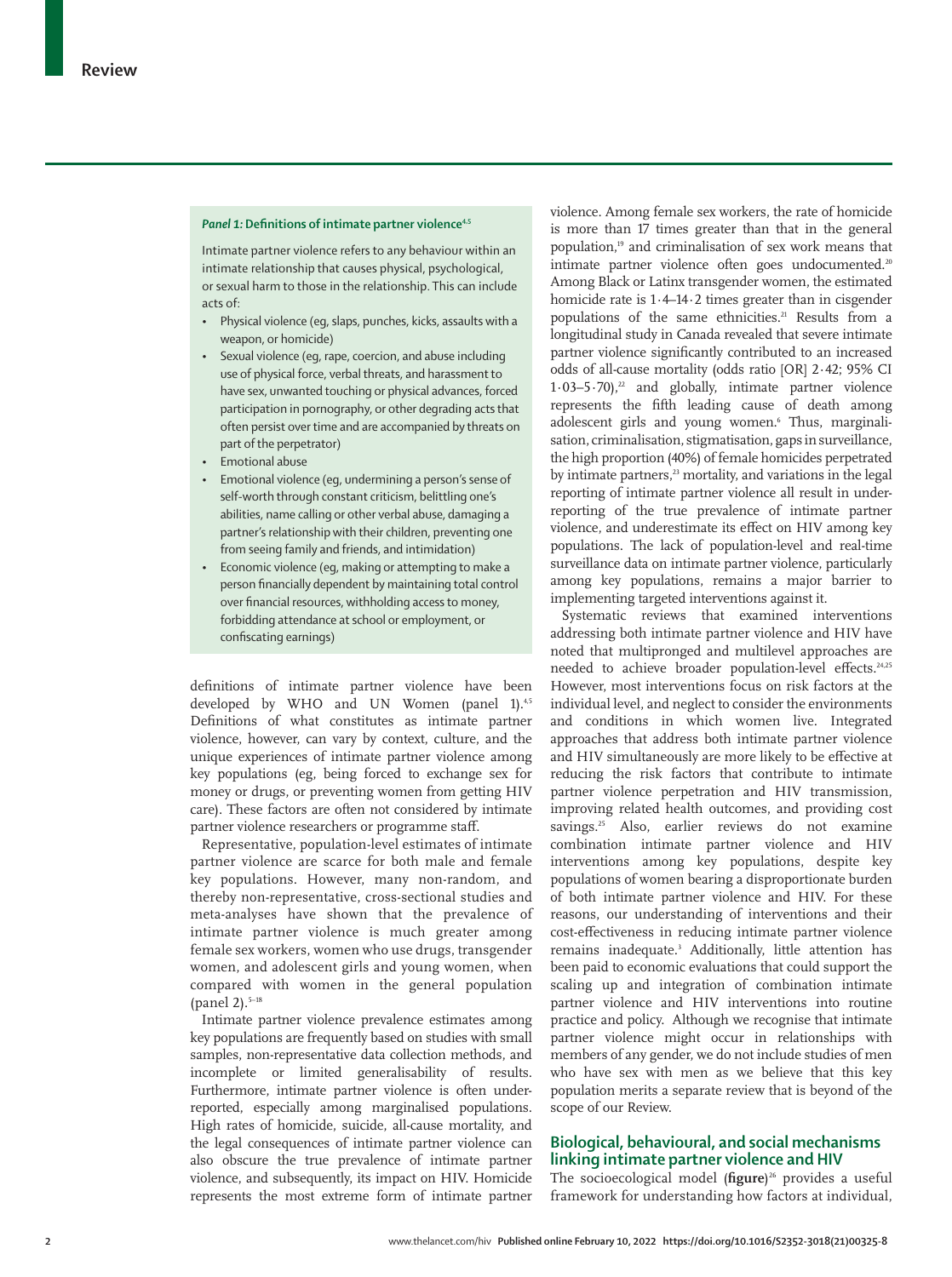### *Panel 2:* **Estimated prevalence of intimate partner violence among key populations of women**

Global prevalence estimates reveal that nearly one in three women older than 15 years who have ever been in a relationship have experienced physical or sexual violence.5 In high-income countries, the prevalence of intimate partner violence is 22% (range 17–29%). Across low-income and middle-income regions, the prevalence of intimate partner violence is 37% (33–42%), with south Asia (35%) and sub-Saharan Africa (33%) reporting the highest prevalences.<sup>5</sup> The Global Burden of Disease study<sup>6</sup> and population-level [surveys](https://www.who.int/data/gho) indicate considerable variations in intimate partner violence prevalence by region and age, suggesting that violence is preventable.

#### **Female sex workers**

Studies of female sex workers show that the prevalence of physical or sexual violence from intimate partners ranges from 4% to 64%, globally.7 In one study, nearly half (49%; 95% CI 45–53) of female sex workers in India reported emotional intimate partner violence, a third (33%; 30–37) reported physical intimate partner violence, 7% (4·8–8·9) reported sexual intimate partner violence, and nearly a quarter (24%; 21–28) reported severe physical or sexual intimate partner violence in the 6 months before.8 Consistent with prevalence estimates in India, emotional abuse was the most prevalent form of intimate partner violence among sex workers in Mexico,<sup>9</sup> with more than a third (35%) reporting emotional, physical, or sexual violence.<sup>10</sup> In Canada, a prospective cohort study reveals that 34% of sex workers experienced any form of intimate partner violence, with emotional being the most common (30%), followed by physical (26%), and sexual (9%).<sup>11</sup> In the USA, 24% of LGBT sex workers reported lifetime sexual intimate partner violence and 48% reported physical intimate partner violence, respectively.12

#### **Women who use drugs**

There is considerable overlap between sex work and injection drug use, with approximately 1 million of the 3·5 million women who use drugs also reporting engagement in sex work.<sup>13</sup> A systematic review examining the bidirectional relationship between intimate partner violence and opioid use<sup>14</sup> indicated that nearly 50% of all intimate partner violence victims use

interpersonal, community, and societal levels are additive, reciprocal, and modify or synergistically influence health behaviours and outcomes.<sup>27</sup>

The primary biological mechanism linking intimate partner violence to HIV infection is sexual intimate partner violence (ie, condomless vaginal or anal sex via physical force, coercion, or threat) with a seropositive partner. Genital lacerations or injuries to the vaginal or rectal mucosa can facilitate HIV transmission through a local inflammatory response and impairment of the integrity of the mucosal epithelial barrier.<sup>28</sup> Intimate partner violence can also induce chronic stress, resulting in dysregulation of the hypothalamic–pituitary–adrenal opioids, and that the relative risk of opioid use among people who have experienced intimate partner violence (compared with people who have not experienced intimate partner violence) ranges from 2·37 to 3·11. Lifetime prevalence estimates of intimate partner violence among women with opioid use disorders range from 36% to 94%, while past year prevalence estimates range from 32% to 75%. A longitudinal study by Gilbert and colleagues,<sup>15</sup> also notes that women who used heroin were twice as likely to experience intimate partner violence and 2·7 times more likely to report intimate partner violence-related injury.

#### **Transgender women**

Intimate partner violence among transgender populations is not well studied globally, with most studies of intimate partner violence among transgender populations originating from the USA. A study of 23 999 transgender adults in the USA revealed similar variability by intimate partner violence subtype: 42% reported psychological intimate partner violence, 40% reported physical intimate partner violence, 30% reported trans-related intimate partner violence, 18% reported stalking, and 22% reported forced sex by an intimate partner, with substantial variations by race or ethnicity, gender identity, and social marginalisation status (ie, incarceration, sex work, and homelessness).<sup>16</sup>

### **Adolescent girls and young women**

Most studies examining the relationship between intimate partner violence and HIV among adolescent girls and young women originate from sub-Saharan Africa, and less is known about this key population in other settings. A multicountry study examining the prevalence of past year intimate partner violence among adolescents (aged 15–24 years) in urban environments found that any intimate partner violence ranged from 10% in Shanghai, China to 37% in Johannesburg, South Africa.<sup>17</sup> Similar patterns were observed by physical and sexual intimate partner violence subtype. Data from demographic and health surveys of 25 sub-Saharan African countries also suggest high rates of intimate partner violence among adolescents, with estimates ranging from 8% in Chad to 41% in Gabon, and a pooled prevalence of 19%.<sup>18</sup>

axis, altered cortisol concentrations, and, ultimately, chronic inflammation, immune dysfunction, and an altered vaginal microenvironment,<sup>26</sup> which can subsequently increase HIV susceptibility.<sup>28</sup>

The primary behavioural mechanisms linking intimate partner violence to HIV infection are sexual and drugrelated behaviours, such as, condomless vaginal or anal sex, or needle sharing; these behaviours are often coerced by intimate partners. Intimate partner violence is associated with inconsistent condom use; women who report severe sexual intimate partner violence are less likely to use condoms, fearing that condom negotiation will incite intimate partner violence.<sup>29</sup> Condom

For population-level surveys see <https://www.who.int/data/gho>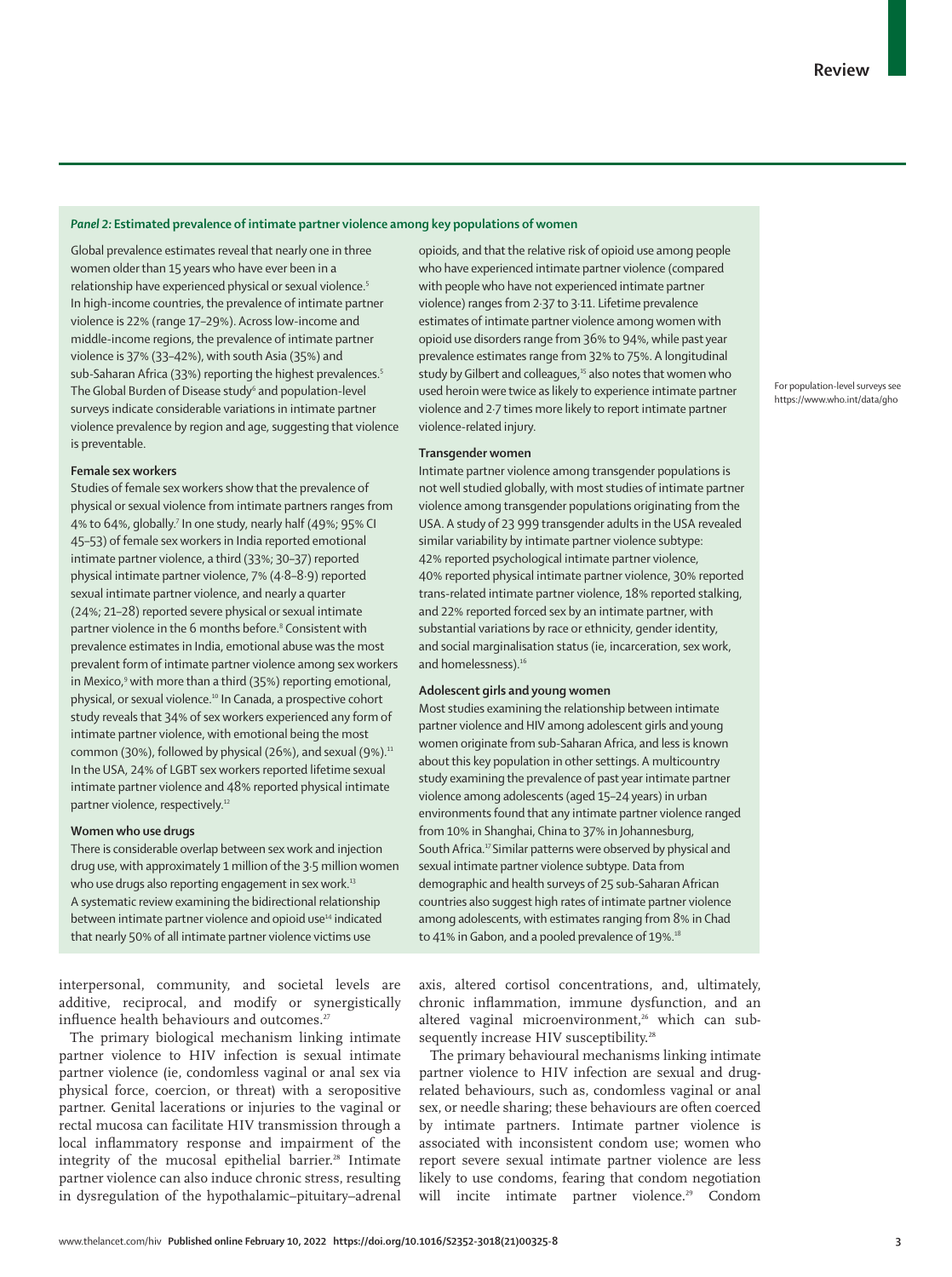

Figure: Mechanisms that link intimate partner violence and HIV among key populations of women across the socioecological model<sup>26</sup> The overlapping circles and colour-coded boxes represent multilevel risk factors within the socioecological model. FSW=female sex worker.

negotiation might be perceived as a sign of infidelity or mistrust, which leads to relationship instability, further perpetuating the cycle of abuse.30 Sexual coercion and

male dominance in relationships also decreases women's power to negotiate their sexual health or HIV prevention needs.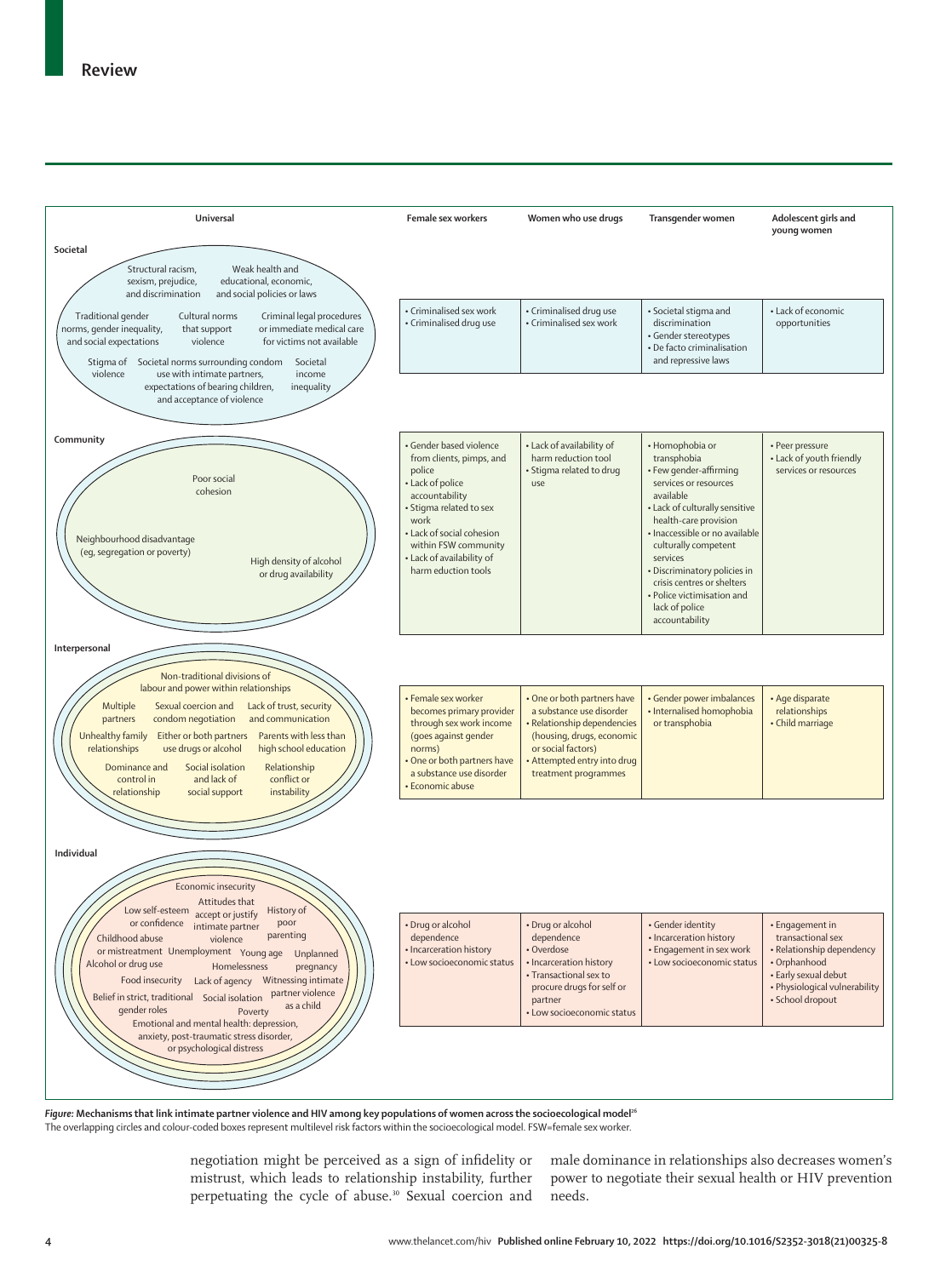At the community level, social norms that tolerate intimate partner violence or stigmatise women increase risk of both intimate partner violence and HIV.<sup>31</sup> Furthermore, these norms could interact in ways that have yet to be documented to increase women's risk of HIV acquisition. Gender power imbalances, interpersonal issues related to love, trust, and sexual pleasure, social expectations to bear children, and drug and alcohol use also contribute to intimate partner violence and inconsistent condom use, thereby elevating the risk of HIV.32 Finally, men who perpetrate intimate partner violence, and their sexual partners, are more likely to have multiple partners, further increasing the risk of acquiring HIV.<sup>33</sup>

Although these biological and sociobehavioural mechanisms hold true for all women, marginalised women experience unique risk factors that increase susceptibility to both intimate partner violence and HIV. The socioecological model can be used to illustrate mechanisms that link intimate partner violence and HIV, by each key female population (figure). Of note, key female populations often overlap, and it is important to understand that risk factors might be shared across key populations that contribute to multiplicative deleterious effects.

## **Female sex workers**

The context in which women engage in sex work creates additional risk for intimate partner violence and HIV. Transactional sex that occurs with multiple partners can lead to mistrust and infidelity within intimate partner relationships that exacerbates the risk of intimate partner violence and HIV. Sexual violence against female sex workers directly increases the risk of HIV and other sexually transmitted infections,<sup>34</sup> and leads to long-term lower self esteem, reduced ability to negotiate terms of sex work, and emotional distress. Coercion for condomless sex in exchange for money or other resources exploits sex workers who face economic insecurity, poverty, and homelessness.35 Women might use drugs or alcohol as a coping mechanism, and female sex workers who use drugs have multiple HIV risk exposures due to unsafe injection practices, condomless sex with clients and intimate partners, and sexual violence.<sup>29</sup> Intimate partner violence, or the threat of it, undermines a womans' ability to practise safe sex or safer drug use during sex work. Female sex workers who experience both client-perpetrated violence and intimate partner violence are at an increased risk of HIV acquisition, due to the greater likelihood of sexually transmitted infections, condom breakage, and condomless sex with multiple partners.<sup>36</sup>

Criminalisation of sex work perpetuates stigma and discrimination, which can increase female sex workers' vulnerability to both intimate partner violence and HIV by compelling them to work in isolated areas that are further from health services.<sup>37</sup> Working in isolated areas exacerbates intimate partner violence through increased vulnerability to police harassment, which is associated with unsafe injection drug use and inconsistent condom use;<sup>38</sup> fear of police harassment might also indirectly contribute to HIV risk by discouraging women from using HIV or harm reduction services.<sup>39</sup> The power imbalance between female sex workers and police, and insufficient police accountability translates to inadequate protection, which reduces intimate partner violence reporting.39 Criminalisation of sex work also increases the rates of incarceration, which can further aggravate economic hardships and could force women to engage in riskier sex work (eg, condomless or anal sex, sex with multiple partners, or sex with partners who are known to be violent or living with HIV) to pay fines, or result in homelessness, which further increases vulnerability to violence.<sup>37</sup>

## **Women who use drugs**

Women who use drugs might be pressured to exchange sex for drugs for themselves or their intimate partners, and risk pathways for women who use drugs overlapping with those of female sex workers (figure). Furthermore, women who depend on their partners to supply drugs, housing, and economic needs might be less likely to use condoms.<sup>30</sup> Sex work to support drug habits explains a link between female sex workers, people who use drugs, clients of sex workers and, subsequently, the general population, and might be associated with transitioning an HIV epidemic that is concentrated among key populations to one that is generalised.40

Women are often initiated into drug use by their male sexual partners who exert a substantial amount of control over their drug use and sexual risk practices.<sup>41</sup> Men who use drugs are more likely to have greater HIV risk factors compared with the general population. These risk factors include a history of incarceration, multiple drug injection partners, and the use of syringes obtained from informal sources.<sup>42</sup> Active drug use and drug withdrawal impairs judgement and intensifies feelings of paranoia, distrust, and jealousy. Partners could threaten to disclose a woman's drug use to police or child protective services as a way of exerting control. These psychopharmacological effects increase the chance of intimate partner violence and decrease a woman's ability to practise harm reduction or negotiate safer sex. Compared with women who do not use drugs, women who use drugs are more likely to experience all types of intimate partner violence, and subsequently use drugs or alcohol as a coping mechanism.14

Excessive drug or alcohol use limits a woman's ability to recognise violent cues,<sup>43</sup> which increases their risk of sexual intimate partner violence, and can exacerbate adverse mental health conditions; these factors all increase the risk of HIV acquisition. Substance use by intimate partners contributes to intimate partner violence perpetration and the exertion of power and control, consequently shaping women's sexual risk behaviours.<sup>44</sup>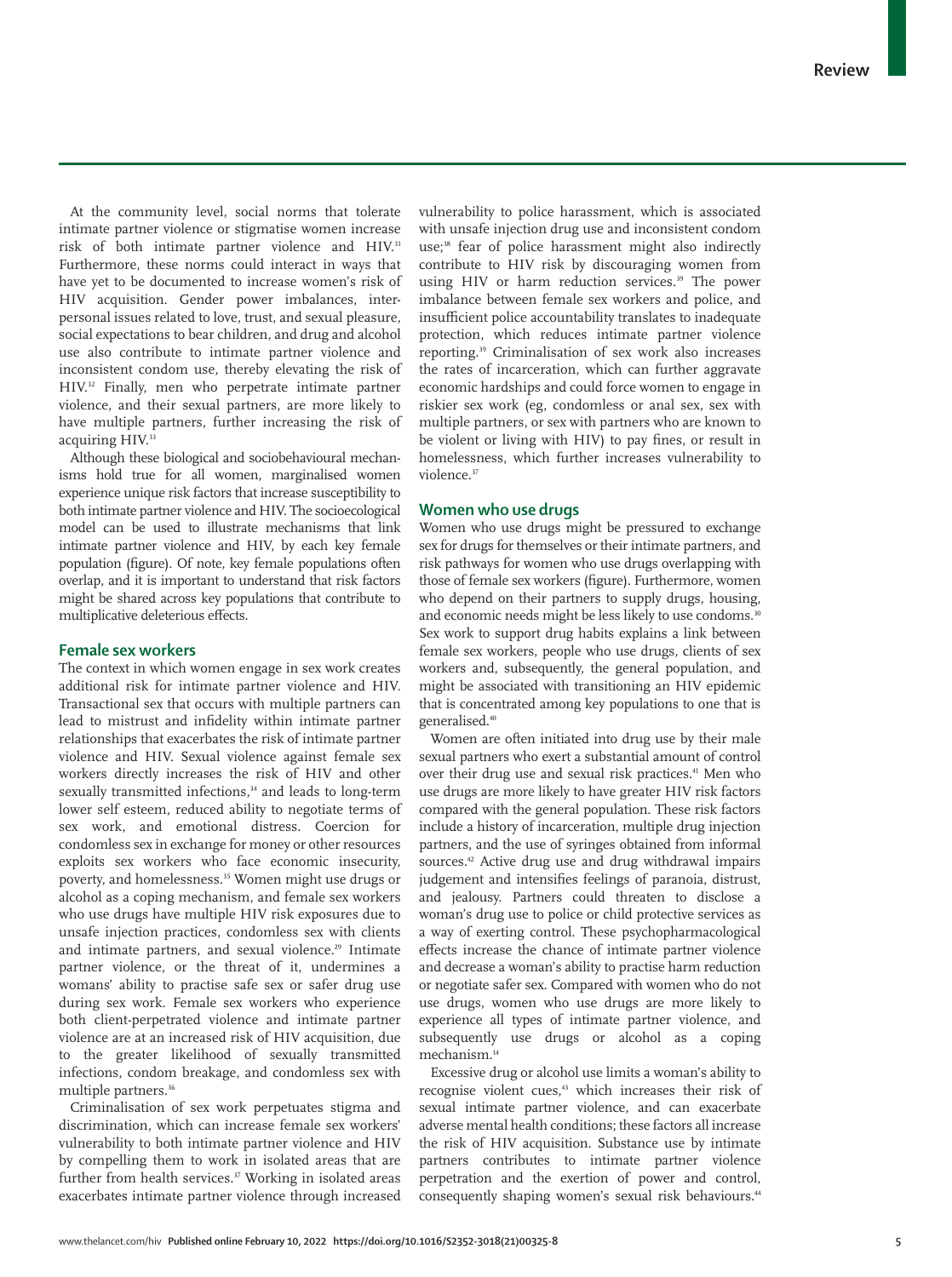Drug use can reduce sexual desire among women, but increase it among men, further contributing to sexual coercion, violence, and impaired decision making in men.29 In relationships where both partners inject drugs, inequality and gender power imbalances often mean that women reuse their partners' needles, and make condom negotiation difficult, which dually increases the risk of HIV transmission through non-sterile injection equipment, and by exacerbating the risk of physical and sexual intimate partner violence.<sup>29</sup> Studies have also reported a high prevalence of intimate partner violence and associations between intimate partner violence and HIV risk behaviours among women who use crack cocaine or other psychostimulants that are not injected.<sup>44</sup>

The context surrounding drug use could also exacerbate intimate partner violence. When women attempt to discontinue drug use or enter drug treatment and recovery support programmes, intimate partners who fear abandonment could retaliate with sexual or physical intimate partner violence, or attempt to limit a women's access to treatment, services, or informal social support. 29,30,43 Overlapping experiences of substance use and intimate partner violence complicate a woman's ability to discontinue drug use, access and adhere to harm reduction or substance use treatment, and safely disengage from an abusive relationship with an intimate partner.45 For example, physical intimate partner violence has been attributed to increased substance use, emotional intimate partner violence prevents women from initiating or fully engaging in substance use recovery, and economic abuse prevents women from gaining independence from abusive partners,<sup>45</sup> all of which subsequently increase the risk of HIV acquisition.

Finally, gender norms often stereotype and stigmatise women who use drugs as promiscuous or in some way deserving of abuse, and the unequal distribution of sexual, social, and economic power within interpersonal relationships promotes intimate partner violence. Women who use drugs also face intensified stigma and discrimination, even within their own drug networks, due to gendered social norms that primarily view women as caretakers and mothers, which limits a woman's accessibility to harm reduction.<sup>42</sup>

## **Transgender women**

Young transgender women (aged 15–24 years) can have an increased HIV risk due to psychological distress, polysubstance use, violence from their partners or communities, social and economic marginalisation due to identity, homelessness, incarceration, and have overlapping risk factors with sex workers from engagement in sex work and condomless receptive anal intercourse with multiple partners.<sup>46</sup> Transgender women who experience housing and employment discrimination are more likely to engage in sex work for financial support, which places them at an increased risk for HIV acquisition. Negotiating sexual safety can be difficult, especially if complicated by drug and excessive alcohol use. Such multiplicative effects increase susceptibility to HIV and intimate partner violence among this key population.<sup>47</sup> Intimate partner violence has also been correlated with low self-esteem, gender discrimination, and HIV seropositivity.<sup>46</sup> Finally, intimate partner violence among transgender women is associated with difficulties in negotiating safer sex behaviours, and attempts to negotiate sexual health were found to increase the risk of verbal, physical, and sexual intimate partner violence.<sup>48</sup>

## **Adolescent girls and young women**

Adolescent girls have unique biological vulnerabilities that compound HIV risk such as, immature genital tracts, incomplete development of the vaginal, ectocervical and cervical epithelia, and greater genital inflammation and proportion of genital mucosa compared with adult women.49 Early sexual debut, multiple partners, and transactional sex for material goods with older men often involves sexual risk behaviours and inconsistent condom use, due to gendered expectations and societal norms. Studies from sub-Saharan Africa indicate that relationships with older men increase the odds of HIV seropositivity by 60%, and physical and sexual intimate partner violence by 50% compared with adolescent girls with partners of similar age.50 Older men also exert a substantial amount of control over condom or contraceptive use through the use of violence, and have a higher prevalence of HIV infection and lower retention in HIV care than women of all ages, which translates to low viral suppression and high viral load.<sup>51</sup> These factors further facilitate HIV acquisition among this key population. Orphanhood, especially due to the HIV epidemic, is also associated with riskier sexual behaviours (eg, condomless sex) because of poverty, and engagement in transactional sex.52 At the structural level, consent laws, stigma, and health-care provider provider bias are barriers to health and social services,<sup>53</sup> including HIV testing, care, and counselling after intimate partner violence. Finally, child marriage disrupts retention in schooling, limits social and economic capital, and increases the risk of intimate partner violence.<sup>54</sup> Child marriage is exceedingly common in some cultures, with only 16 countries explicitly prohibiting the marriage of girls younger than 18 years.<sup>55</sup>

## **Interventions addressing intimate partner violence and HIV**

Through a rapid review of peer-reviewed studies (table; appendix pp  $1-2$ ),<sup>56,57</sup> we identified 25 (described in 26 papers) promising interventions that address both intimate partner violence and prevention of HIV acquisition among key populations of women (appendix pp  $3-18$ ).<sup>58–83</sup> Most studies used randomised, controlled, non-experimental designs (eg, before and after assessment, longitudinal cohorts, and ecological

See **Online** for appendix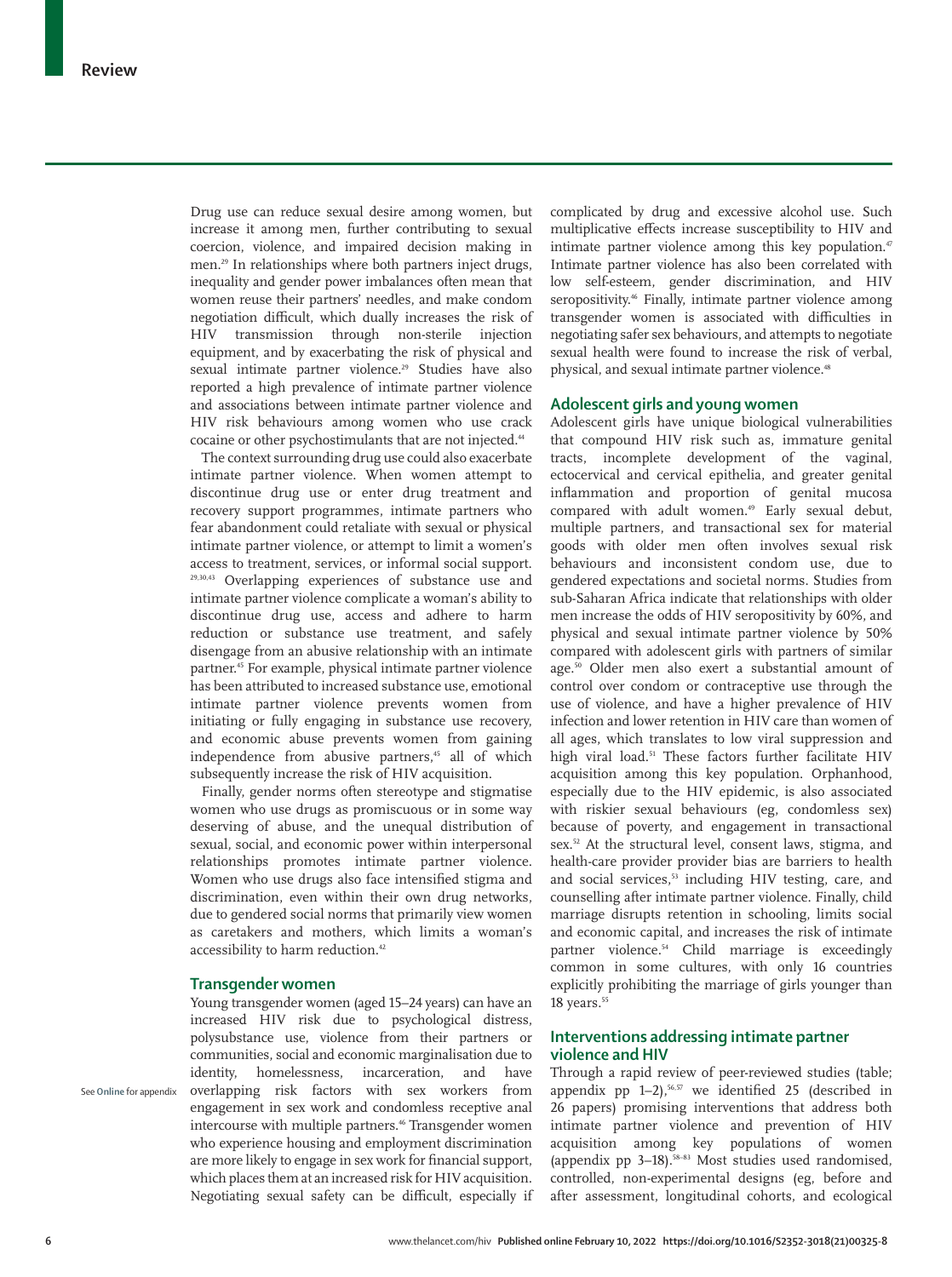studies), with a few using a quasiexperimental design with a comparison group. Most interventions were tailored for women who use drugs, female sex workers, or adolescent girls and young women, with some interventions addressing risk factors present across multiple key populations (eg, women who use drugs and engage in sex work). Of importance, we identified no combination intimate partner violence and HIV interventions for transgender women or other genderdiverse people. In terms of region, most interventions were implemented and evaluated in sub-Saharan Africa and North America, with a few done in central and south Asia leaving out entire continents and regions such as South America, central America, the Caribbean, and east Asia, despite these regions having high rates of intimate partner violence.5 Of the 25 interventions included, more than half reported statistically significant reductions in both intimate partner violence and HIV risk behaviours; however, null results were inconsistently reported across studies.

Intervention components mainly addressed primary prevention of HIV acquisition, and secondary prevention of intimate partner violence (ie, prevent the re-occurrence of intimate partner violence, or risk factors for intimate partner violence). Multilevel risk and protective factors and risk environments that increase a marginalised woman's risk of intimate partner violence and HIV acquisition, including communication with intimate partners, trauma, and excessive drug or alcohol use, were also addressed. To a lesser extent, interventions also targeted sociostructural factors, social determinants of health, and other mediators that put women at greater risk of intimate partner violence and HIV acquisition. Most interventions targeted individual-level risk factors, including intimate partner violence or HIV knowledge; skills building related to condom use, safer sex negotiation, risk reduction for drug use, intimate partner violence screening and risk identification, safety planning, and social support; service referral and linkage related to intimate partner violence and HIV, trauma, and drug dependence counselling, and motivational interviewing. No studies examined interventions at the interpersonal level. Couple-based biobehavioural HIV interventions included knowledge and skills building about HIV and other STIs, condom use, negotiation skills, and couples communication, which have also been found to address risk factors for intimate partner violence through enhanced communication and condom negotiation skills, and reduced alcohol use within couples.84 However, given the challenges associated with evaluating intimate partner violence reduction interventions among couples (eg, victim blaming and risk of further retribution)<sup>85</sup>, couple-based HIV interventions have not examined intimate partner violence outcomes. Future studies should examine whether couple-based interventions that address overlapping intimate partner violence and HIV risk factors can dually reduce intimate

|                                                | Modelling the effect of intimate partner<br>violence interventions on HIV incidence <sup>56</sup>                                                                                                                                                                                                                                                                                                                                                                                                                                                                                                                                                                                                                                                                                                                                                                                        | <b>Economic evaluation of intimate</b><br>partner violence and HIV<br>interventions among key populations<br>of women <sup>57</sup>                                                                                                                                                                                                                |
|------------------------------------------------|------------------------------------------------------------------------------------------------------------------------------------------------------------------------------------------------------------------------------------------------------------------------------------------------------------------------------------------------------------------------------------------------------------------------------------------------------------------------------------------------------------------------------------------------------------------------------------------------------------------------------------------------------------------------------------------------------------------------------------------------------------------------------------------------------------------------------------------------------------------------------------------|----------------------------------------------------------------------------------------------------------------------------------------------------------------------------------------------------------------------------------------------------------------------------------------------------------------------------------------------------|
| Intervention<br>name                           | The Goals HIV Impact Model                                                                                                                                                                                                                                                                                                                                                                                                                                                                                                                                                                                                                                                                                                                                                                                                                                                               | Avahan                                                                                                                                                                                                                                                                                                                                             |
| Method                                         | Modelled a hypothetical decrease in the<br>population prevalence of violence against<br>female sex workers, and estimated its effect<br>on the reduction in HIV transmission through<br>a reduction in condomless vaginal and anal<br>sex                                                                                                                                                                                                                                                                                                                                                                                                                                                                                                                                                                                                                                                | A multilayered violence reduction<br>intervention as part of a wider HIV<br>prevention programme, which consisted<br>of community mobilisation and peer-<br>mediated outreach; increased access to<br>and utilisation of sexual health services;<br>and enhanced the enabling<br>environment to support programme<br>activities (appendix pp 3-17) |
| Countries                                      | Kenya and Ukraine                                                                                                                                                                                                                                                                                                                                                                                                                                                                                                                                                                                                                                                                                                                                                                                                                                                                        | India                                                                                                                                                                                                                                                                                                                                              |
| Sample                                         | Population-level female sex workers in Kenya<br>and Ukraine                                                                                                                                                                                                                                                                                                                                                                                                                                                                                                                                                                                                                                                                                                                                                                                                                              | 9860 female sex workers served in two<br>districts in Karnataka (Belgaum and<br>Bellary)                                                                                                                                                                                                                                                           |
| Design and<br>costing scope<br>and methods     | Model constructed with meta-analysis and RR<br>calculations; assumptions: association of<br>violence with condomless vaginal sex,<br>RR=1.69; association of violence with<br>condomless anal intercourse, RR=3.11; 5-year<br>time horizon                                                                                                                                                                                                                                                                                                                                                                                                                                                                                                                                                                                                                                               | Incremental costs and cost-effectiveness<br>with empirical data and compartmental<br>model: comparison is a base case of<br>providing core HIV prevention activities<br>for female sex workers only; provider<br>perspective; 7-year time horizon;<br>3% discount (2011 US\$)                                                                      |
| Outcomes and<br>results                        | Kenya: 30% reduction in violence prevalence<br>among female sex workers to 2.4% equated to<br>21200 HIV infections averted among female<br>sex workers (27% reduction); adding ART<br>expansion (85% coverage) to 30% violence<br>reduction equated to 18 200 HIV infections<br>averted among female sex workers<br>(26% reduction); Ukraine: 30% reduction in<br>violence prevalence among female sex<br>workers to 9% equated to 4700 HIV infections<br>averted among female sex workers<br>(25% reduction); adding ART expansion<br>(25% coverage) to 30% violence reduction<br>equated to 4400 HIV infections averted<br>among female sex workers (25% reduction);<br>decreasing violence prevalence among female<br>sex workers to 9% plus ART expansion at 25%<br>coverage (12% improvement) equated to<br>4400 HIV infections averted among female<br>sex workers (25% reduction) | Incremental cost per female sex worker<br>reached is \$11-39; incremental cost per<br>HIV infection averted is \$224-238;<br>incremental cost per disability-adjusted<br>life-year averted (ART unavailable) is<br>\$13.48-14.12; incremental                                                                                                      |
| Findings:<br>interpretation<br>and limitations | Interventions that decrease violence<br>prevalence among female sex workers by 30%<br>can reduce new HIV infections by 25-27%;<br>similar reductions in HIV incidence were<br>observed when ART expansion was added<br>compared with reducing intimate partner<br>violence among female sex workers alone                                                                                                                                                                                                                                                                                                                                                                                                                                                                                                                                                                                | Community mobilisation and<br>empowerment added to HIV prevention<br>for female sex workers is cost-effective<br>in India and might be highly cost saving<br>when accounting for ART coverage;<br>cost-effectiveness not reported for<br>intimate partner violence outcomes                                                                        |

*Table:* **Cost, cost-effectiveness, and modelling the effect of evidence-based interventions to reduce IPV and HIV among key populations of women**

partner violence and HIV. Three studies, originating from India and Mozambique, targeted intimate partner violence and HIV risk separately at the community level. Efficacious community intervention components included improving access to and utilisation of services through enhanced referral and social support, targeted peer outreach, and clinical services through communitybased organisations.<sup>61,66</sup> Few intervention studies targeted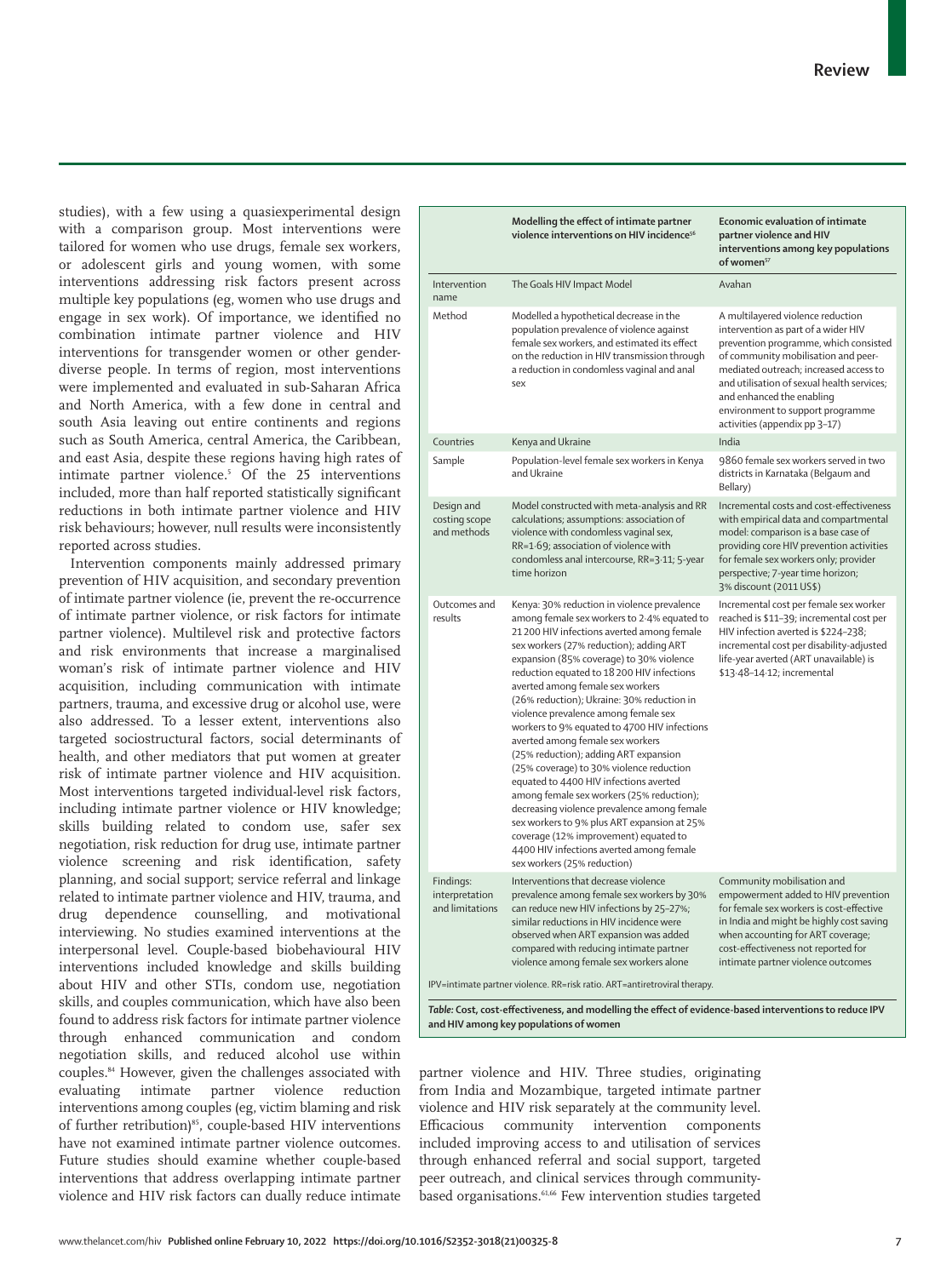structural factors. The studies that did targeted multiple factors across the socioecological model; addressed gender equity; social norms; poverty; changes in policy, programme structure, or aid given to women impacted by intimate partner violence; and social empowerment through income generation and microfinance interventions that included savings accounts, cash transfers, and microloans.<sup>64,75,76,78</sup> Some of these studies also considered school-based health promotion and violence prevention programming in high gender-based violence and HIV-prevalent areas;<sup>75</sup> and focused on changing social norms by training male champions, building alliances with other networks, and community mobilisation.58,60,61

## **Modelling and cost-effectiveness of interventions**

Through a rapid review of peer-reviewed studies (appendix pp 1–2), we identified one mathematical modelling study that focused on key populations of women.<sup>86</sup> Decker and colleagues'<sup>86</sup> model showed a 25–27% reduction in HIV incidence among female sex workers in Kenya and Ukraine through a 30% reduction in intimate partner violence. 30% intimate partner violence reduction plus expanded antiretroviral therapy (ART) coverage resulted in a 25–26% reduction in HIV incidence. Further study is required to understand the effect of intimate partner violence reduction on HIV incidence among specific populations where HIV positivity rates differ.

There are few studies evaluating the economic implications of intimate partner violence and HIV interventions among key populations of women. We identified no studies that examine how cost-effectiveness intimate partner violence and HIV interventions by use of measures of effectiveness such as intimate partner violence risk incidence or risk reduction. The Avahan<sup>60</sup> intervention published an economic evaluation that focused solely on HIV outcomes among female sex workers, despite this intervention corresponding to an evaluation of both intimate partner violence and HIV outcomes (appendix  $p = 3$ ).<sup>87</sup> This evaluation found that, in 2020, community mobilisation and peer outreach targeting intimate partner violence reduction within an HIV prevention programme for female sex workers had an added cost of approximately US\$258–274 per HIV incident averted, compared with HIV prevention services alone. The cost-effectiveness ratio was approximately \$16 per disability-adjusted life-year (DALY) averted, which is less than the threshold of 1–3 times gross domestic product per capita in India, as recommended by WHO.<sup>87</sup> However, DALYs were calculated as a function of HIVrelated morbidity, without considering the health status effects of experiencing intimate partner violence, thus potentially underestimating cost-effectiveness. Further research is needed to assess how much combination intimate partner violence and HIV interventions cost to reduce intimate partner violence and intimate partner violence related morbidity and mortality among key populations who experience intimate partner violence.

Although economic evaluations examining the incremental cost of combination intimate partner violence and HIV interventions in the context of cases of intimate partner violence prevented among women in the general population have been published,<sup>56,57,88,89</sup> to our knowledge none have focused on key populations, which is probably due to few interventions targeting combination intimate partner violence and HIV among key populations existing (appendix pp 3–18). In general populations of women, microfinance and community mobilisation interventions<sup>56,57</sup> and community-wide skills building and educational activities for intimate partner violence and HIV reduction<sup>88,89</sup> show cost-effectiveness ratios within the WHO-recommended willingness-to-pay threshold. However, these interventions have not been evaluted among key populations, which could yield different findings due to the higher incidence of intimate partner violence and HIV. Therefore, we cannot identify whether interventions to reduce combination intimate partner violence and HIV risk among key populations are comparably cost-effective to community-wide interventions. We also identified no studies on women who use drugs or transgender women in our search. Economic evaluation of interventions targeting these groups, and particularly in areas where HIV is concentrated among key populations, should be prioritised to inform scale up and intervention implementation.

## **Gaps and opportunities for future research**

Experiencing intimate partner violence is a known barrier to HIV prevention, testing, ART adherence, and retention in care;<sup>3</sup> therefore, intimate partner violence prevention is crucial to curbing the HIV epidemic. A meta-analysis by Li and colleagues<sup>90</sup> suggests that physical intimate partner violence contributes disproportionately more to HIV acquisition among women who experience intimate partner violence in the general population. Key populations of women have a disproportionately higher risk of both physical and sexual violence compared with women in the general community; however, how intimate partner violence subtypes influence HIV risk and HIV acquisition among key populations is unclear. Future meta-analyses should examine the effect of intimate partner violence subtypes among key populations to inform which subtype of violence should be prioritised for an intervention. Mechanisms that link intimate partner violence and HIV among key populations are complex and influenced by multilevel factors across the socioecological model. The primary biological mechanism linking intimate partner violence and HIV infection among all populations of women is sexual intimate partner violence; however, little is known about the health impact of emotional or economic intimate partner violence.<sup>91</sup> Individual-level risk is shaped by sociostructural and community-level factors such as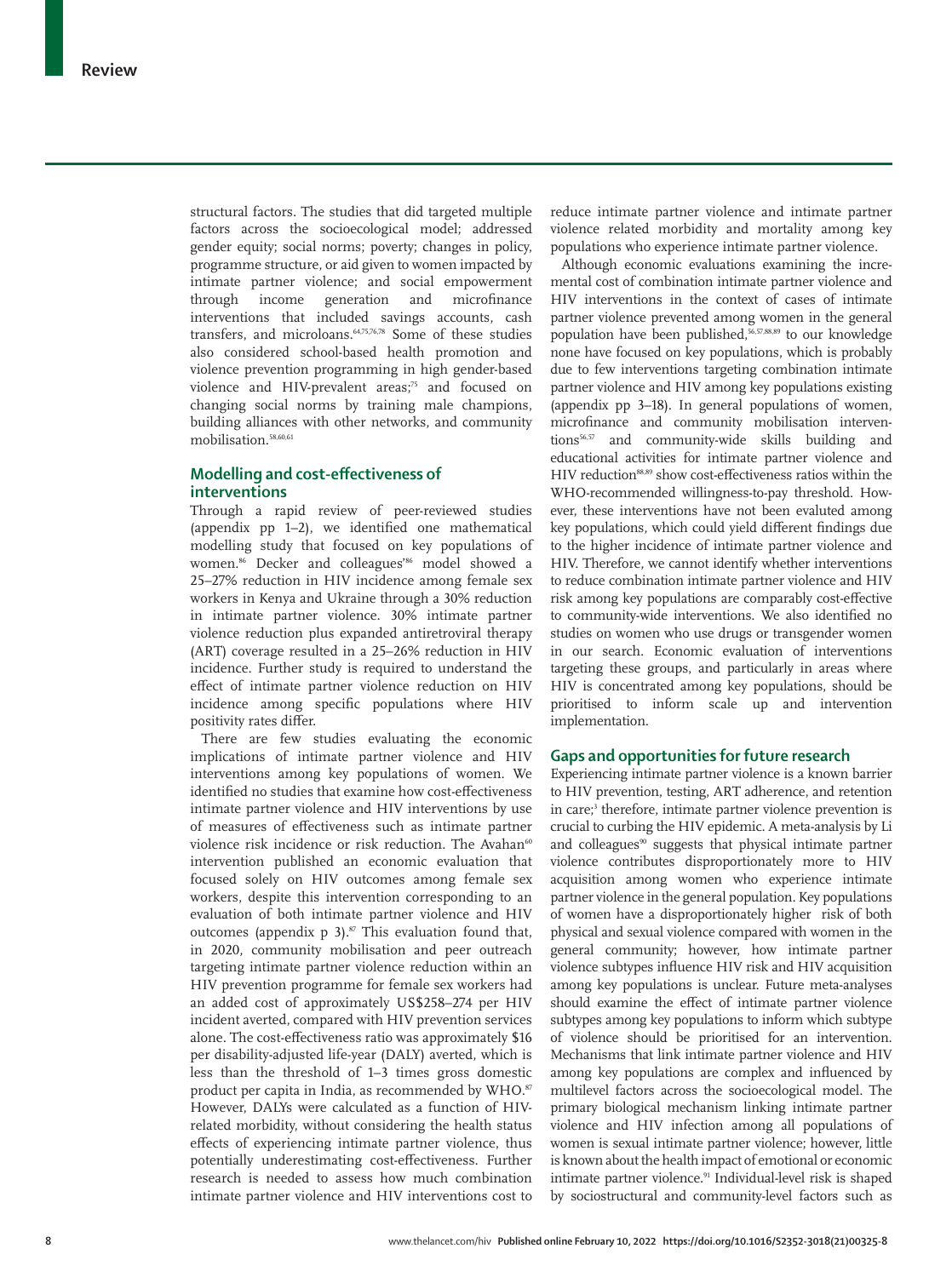criminalisation, stigmatisation, discrimination, and availability of harm reduction services, which often vary by key population. Therefore, a single intervention cannot be applied to all key populations, and attention must be paid to unique risk factors and contexts across multiple, intersecting levels of the socioecological model when developing and implementing combination intimate partner violence and HIV interventions for key populations, to achieve population-level impact. Although understanding the degree to which interventions diverge for various key populations would be beneficial, the numerous study designs, comparison groups, and study settings make it difficult to compare intervention outcomes. Instead, understanding the efficacy of interventions that target common or overlapping risk factors that are present among multiple key populations (eg, the effect of decriminalising sex work or drug use on intimate partner violence among women who use drugs or sex workers) is important. When intervention components do overlap, there is a need to do meta-analyses to identify the most effective interventions among the different subgroups of key populations.

The number of interventions adapted and evaluated specifically for key populations remains scarce, particularly among transgender women, and in several geographical regions with high burdens of HIV and intimate partner violence, such as, central and southeast Asia, central America, and South America.<sup>1</sup> Existing combination intimate partner violence and HIV interventions targeting key populations of women primarily address individual-level factors, including communication, trauma, and drug or excessive drug and alcohol use. To a lesser extent, interventions target societal conditions, economic empowerment models, and policy issues that result from criminalisation and other structural factors.<sup>25</sup> Overall, future investment in this area of research must focus on the development and evaluation of interventions that address risk factors for intimate partner violence within the context of HIV research at the community, structural, and policy level, with an emphasis on improving the methodology and scientific rigor.

Despite more than two decades of intervention research in this area, most combination intimate partner violence and HIV interventions have not been scaled up into service delivery settings. To end the HIV epidemic, there is an urgent need to promote the transportability and uptake of interventions to reduce the intertwined epidemics of intimate partner violence and HIV among key populations into routine service. This uptake should be coupled with evaluation of the intervention's effectiveness in real-world settings in diverse settings with rigorous implementation research designs. Implementation science research provides a framework to support the adaptation, adoption, and integration of interventions into policy and practice by identifying multilevel barriers and facilitators and considering organisational capacity, leadership commitment, and identifying opportunities for provider training. There is also a crucial need to evaluate the extent to which marginalised women can access mainstream intimate partner violence services and identify multilevel protective factors that could facilitate access to and retention in these services. Community-engaged, datadriven approaches to selecting, adapting, and implementing a range of multilevel combination intimate partner violence and HIV interventions for key populations are needed to achieve this.

Our results and conclusions could be limited by the rapid review search strategy, which might not be as comprehensive as a systematic review. More specifically, the search was restricted to one database, inclusion criteria were limited by date and language, and the appraisal and selection of studies could have been subject to some bias. Furthermore, interventions that produce null findings are less likely to be published (ie, publication bias), and because they are often excluded from literature, we do not know what does not work.<sup>25</sup> There is a need to harmonise measures and timeframes to be able to understand and compare the scope of intimate partner violence across populations and settings. Most interventions used the Conflict Tactics Scale (CTS) or CTS2 to measure intimate partner violence,<sup>92</sup> with follow-up times ranging from 30 days to 12 months. These measures might not reliably capture the different types of intimate partner violence that are specific for key populations (eg, withholding finances for gender-affirming services among transgender women, or threatening to disclose a woman's drug use to child protective services as a way of exerting control). Such intimate partner violence measures should be adapted to assess the fuller range of intimate partner violence that women in key populations are likely to experience and consider the cultural context of intimate partner violence. The way intimate partner violence outcomes are measured and coded might also affect whether an intervention has a statistically significant effect.<sup>93</sup> Outcomes can measure experience of any intimate partner violence, each intimate partner violence subtype, and the frequency or severity of intimate partner violence; however, this measurement diminishes our understanding of how patterns and subtypes of intimate partner violence co-occur to influence HIV risk. Given that experiencing and perpetrating intimate partner violence are often mutual, it is also important to assess perpetration of different types of intimate partner violence among key populations of women and understand how perpetration is associated with HIV risk. Latent class modelling could be used to better understand the impact of exposure to different types of intimate partner violence, the extent to which perpetrating and being subjected to intimate partner violence is mutual, and patterns of multiple risks, as well as the antecedents and consequences of complex behaviours, so that interventions can be better tailored for subpopulations.<sup>94</sup>

Intervention research on combination intimate partner violence and HIV has paid little attention to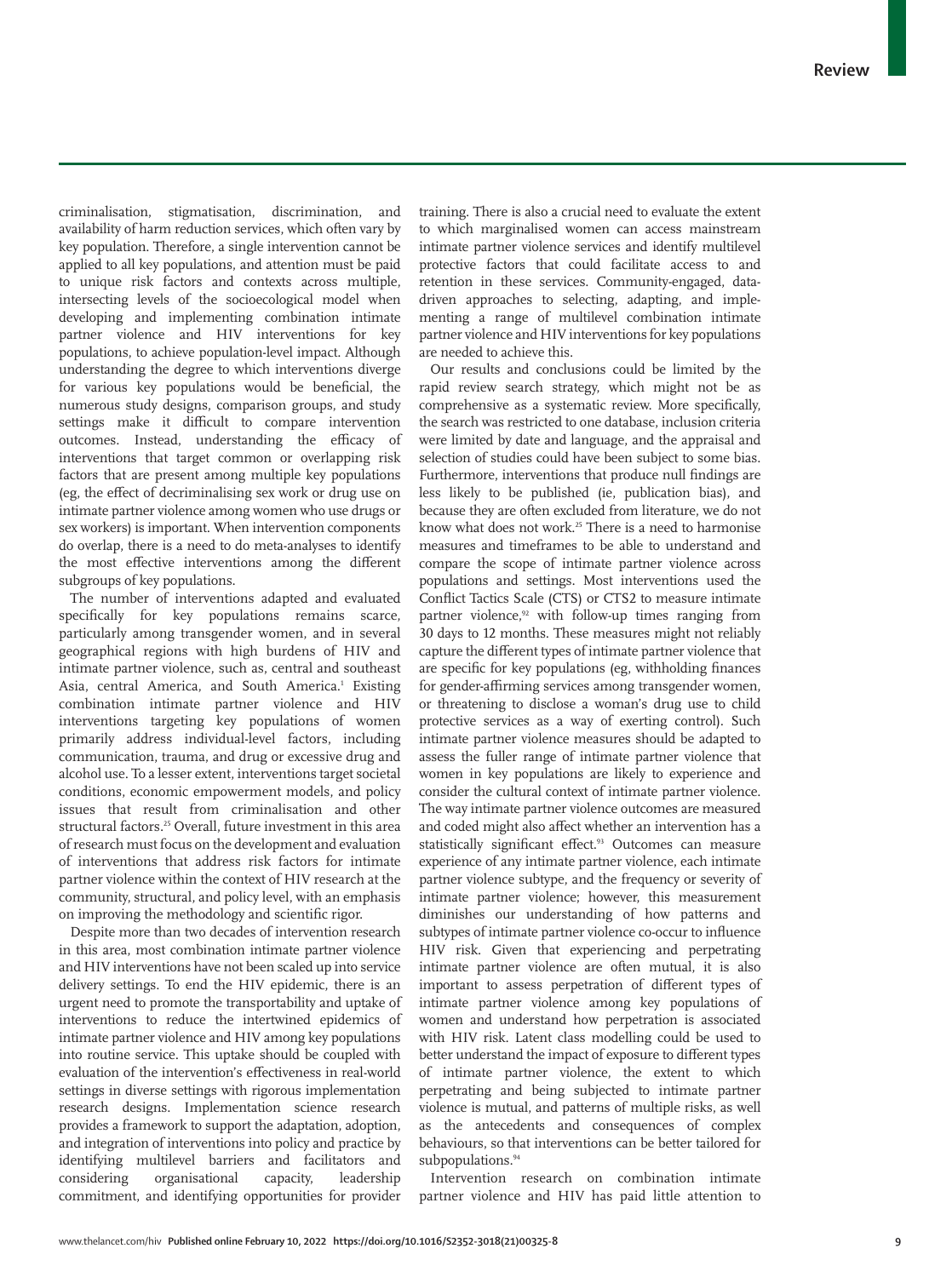#### **Search strategy and selection criteria**

References for this Review were identified through searches of PubMed with the search terms "intervention", "cost", "modeling", "HIV/AIDS", "intimate partner violence", and "domestic violence" up until June 2, 2021. We also identified additional relevant studies using the reference lists of identified articles. Studies related to interventions, costeffectiveness, and modelling among key populations of women were included if they described intimate partner violence and HIV risk reduction outcomes, were peer-reviewed, and written in English. The final reference list was generated on the basis of relevance to the broad scope of this Review.

health economics research, including cost, cost-effectiveness, and cost-benefit studies.<sup>95</sup> Economic evaluations are important for the implementation of combined intimate partner violence and HIV interventions globally. Understanding how much an intervention costs for each incidence of intimate partner violence or HIV averted can help organisations, communities, and governments prioritise resources by using data on which interventions provide the greatest health impact with the fewest resources.<sup>96</sup> More research on the costeffectiveness of combination intimate partner violence and HIV interventions for key populations is urgently needed, and should use new and emerging guidelines and funding announcements to signify higher prioritisation of economic evaluations. Protocols for the interventions cited in the appendix (pp 3–18) state that cost-effectiveness analyses will be done alongside trials, but economic findings have not yet been published. Although the limited available evidence suggests that combination intimate partner violence and HIV interventions have attractive cost-effectiveness ratios, more effort must be devoted to integrating high-quality economic evaluations into intervention trials and simulation modelling studies to inform policy making.

The intertwined epidemics of intimate partner violence and HIV must be addressed among key populations, to achieve the UNAIDS 95–95–95 targets. This requires greater investment to support research that includes intimate partner violence surveillance and evaluates the efficacy, implementation, and cost-effectiveness of novel combination interventions tailored for key populations of women, as well as funding for community based organisations to implement evidence-based interventions for key populations in real-world settings.

#### **Contributors**

All authors contributed to the conceptualisation of the paper and the writing of the manuscript and provided critical feedback and give final approval of the version to be published.

#### **Declaration of interests**

We declare no competing interests.

#### **Acknowledgments**

We thank Shoshana Benjamin, Sneha Kunwar, and Julia Rennert for their assistance with the literature review, Bruce Schackman for his review of

the economic and modelling content, and Daniel Greenspan for his assistance with figure conceptualisation. Our Review was supported by the National Institutes of Health through the HEAL Initiative, under award number UM1DA049415; (NE-B, TIM, LG), the National Institute of Drug Abuse (K01DA051348; LES), the Canadian Institutes of Health Research (MFE171297; CS), the San Diego Center for AIDS Research (P30 AI036214; JKS), and the California HIV/AIDS Research Program (H21PC3466; JKS).

#### **References**

- 1 UNAIDS. UNAIDS data 2020. 2020. https://www.unaids.org/sites/ default/files/media\_asset/2020\_aidsdatabook\_en.pdf (accessed April 27, 2021)
- 2 Campbell JC, Baty ML, Ghandour RM, Stockman JK, Francisco L, Wagman J. The intersection of intimate partner violence against women and HIV/AIDS: a review. *Int J Inj Contr Saf Promot* 2008; **15:** 221–31.
- 3 Siemieniuk RAK, Krentz HB, Gill MJ. Intimate partner violence and HIV: a review. *Curr HIV/AIDS Rep* 2013; **10:** 380–89.
- 4 UN Women. Frequently asked questions: types of violence against women and girls. https://www.unwomen.org/en/what-we-do/ ending-violence-against-women/faqs/types-of-violence (accessed Aug 11, 2021).
- 5 WHO. Violence against women prevalence estimates, 2018. Global, regional and national prevalence estimates for intimate partner violence against women and global and regional prevalence estimates for non-partner sexual violence against women. Geneva: World Health Organization, 2021.
- 6 GBD 2019 Diseases and Injuries Collaborators. Global burden of 369 diseases and injuries in 204 countries and territories, 1990–2019: a systematic analysis for the Global Burden of Disease Study 2019. *The Lancet* 2020; **396:** 1204–22.
- 7 Decker MR, Crago A-L, Chu SKH, et al. Human rights violations against sex workers: burden and effect on HIV. *Lancet* 2015; **385:** 186–99.
- Javalkar P, Platt L, Prakash R, et al. What determines violence among female sex workers in an intimate partner relationship? Findings from North Karnataka, south India. *BMC Public Health* 2019; **19:** 350.
- 9 Ulibarri MD, Salazar M, Syvertsen JL, et al. Intimate partner violence among female sex workers and their noncommercial male partners in Mexico: a mixed-methods study. *Violence Against Women* 2019; **25:** 549–71.
- 10 Ulibarri MD, Strathdee SA, Lozada R, et al. Intimate partner violence among female sex workers in two Mexico–U.S. border cities: partner characteristics and HIV risk-behaviors as correlates of abuse. *Psychol Trauma* 2010; **2:** 318–25.
- 11 Argento E, Shannon K, Nguyen P, Dobrer S, Chettiar J, Deering KN. The role of dyad-level factors in shaping sexual and drugrelated HIV/STI risks among sex workers with intimate partners. *Drug Alcohol Depend* 2015; **157:** 166–73.
- 12 Glick JL, Lim S, Beckham SW, Tomko C, Park JN, Sherman SG. Structural vulnerabilities and HIV risk among sexual minority female sex workers (SM-FSW) by identity and behavior in Baltimore, MD. *Harm Reduct J* 2020; **17:** 1–9.
- 13 Larney S, Mathers BM, Poteat T, Kamarulzaman A, Degenhardt L. Global epidemiology of HIV among women and girls who use or inject drugs: current knowledge and limitations of existing data. *J Acquir Immune Defic Syndr* 2015; **69:** S100–09.
- 14 Stone R, Rothman EF. Opioid use and intimate partner violence: a systematic review. *Curr Epidemiol Rep* 2019; **6:** 215–30.
- 15 Gilbert L, El-Bassel N, Chang M, Wu E, Roy L. Substance use and partner violence among urban women seeking emergency care. *Psychol Addict Behav* 2012; **26:** 226.
- 16 King WM, Restar A, Operario D. Exploring multiple forms of intimate partner violence in a gender and racially/ethnically diverse sample of transgender adults. *J Interpers Violence* 2019; **36:** 19–20.
- 17 Decker MR, Latimore AD, Yasutake S, et al. Gender-based violence against adolescent and young adult women in low- and middleincome countries. *J Adolesc Health* 2015; **56:** 188–96.
- 18 Ahinkorah BO. Intimate partner violence against adolescent girls and young women and its association with miscarriages, stillbirths and induced abortions in sub-Saharan Africa: evidence from demographic and health surveys. *SSM Popul Health* 2021; **13:** 100730.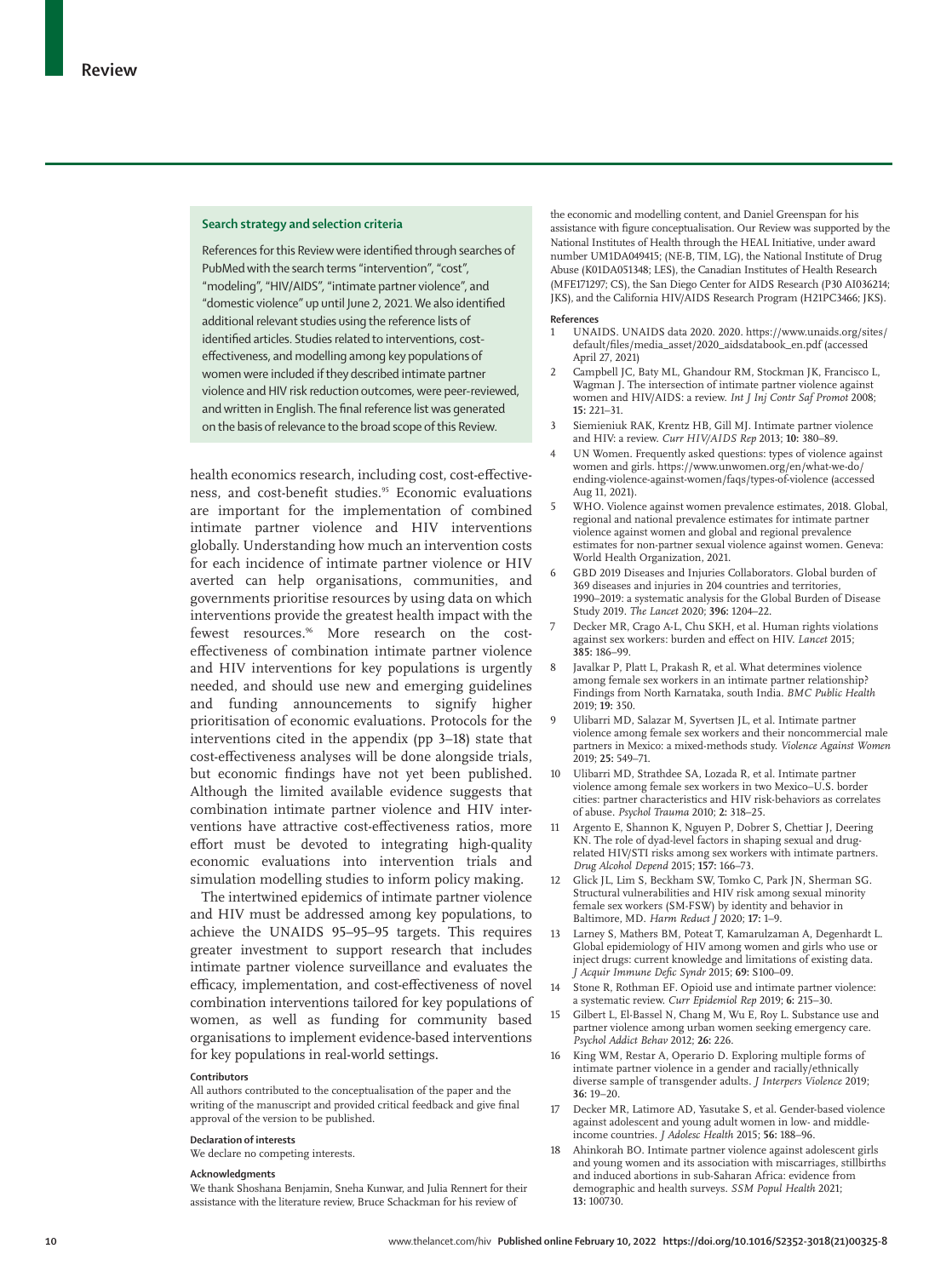- 19 Potterat JJ, Brewer DD, Muth SQ, et al. Mortality in a long-term open cohort of prostitute women. *Am J Epidemiol* 2004; **159:** 778–85.
- 20 WHO. Violence against women and HIV/AIDS: critical intersections—violence against sex workers and HIV prevention. Information bulletin series, number 3. Geneva: World Health Organization, 2005.
- 21 Dinno A. Homicide rates of transgender individuals in the United States: 2010–2014. *Am J Public Health* 2017; **107:** 1441–47.
- 22 MacMillan HL, Wathen CN, Jamieson E, et al. Screening for intimate partner violence in health care settings: a randomized trial. *JAMA* 2009; **302:** 493–501.
- 23 Petrosky E, Blair JM, Betz CJ, Fowler KA, Jack SP, Lyons BH. Racial and ethnic differences in homicides of adult women and the role of intimate partner violence—United States, 2003–2014. *MMWR Morb Mortal Wkly Rep* 2017; **66:** 741.
- 24 Cavanaugh C, Ward K. HIV/STI prevention interventions for women who have experienced intimate partner violence: a systematic review and look at whether the interventions were designed for disseminations. *AIDS Behav* 2021; **25:** 3605–16.
- 25 Marshall KJ, Fowler DN, Walters ML, Doreson AB. Interventions that address intimate partner violence and HIV among women: a systematic review. *AIDS Behav* 2018; **22:** 3244–63.
- 26 Tsuyuki K, Cimino AN, Holliday CN, Campbell JC, Al-Alusi NA, Stockman JK. Physiological changes from violence-induced stress and trauma enhance HIV susceptibility among women. *Curr HIV/AIDS Rep* 2019; **16:** 57–65.
- 27 Golden SD, Earp JAL. Social ecological approaches to individuals and their contexts: twenty years of health education & behavior health promotion interventions. *Health Educ Behav* 2012; **39:** 364–72.
- Campbell JC, Lueca MB, Stockman JK, Draughon JE. Forced sex and HIV risk in violent relationships. *Am J Reprod Immunol* 2013; **69** (suppl 1[0 1])**:** 41–44.
- 29 El-Bassel N, Terlikbaeva A, Pinkham S. HIV and women who use drugs: double neglect, double risk. *Lancet* 2010; **376:** 312–14.
- El-Bassel N, Gilbert L, Golder S, et al. Deconstructing the relationship between intimate partner violence and sexual HIV risk among drug-involved men and their female partners. *AIDS Behav* 2004; **8:** 429–39.
- 31 Rock AC. Relationships between stigma and intimate partner violence among female sex workers living with HIV in Santo Domingo, Dominican Republic. Chapel Hill, NC: The University of North Carolina at Chapel Hill, 2020.
- Bhattacharjee P, Campbell L, Thalinja R, et al. Understanding the relationship between female sex workers and their intimate partners: lessons and initial findings from participatory research in North Karnataka, South India. *Health Educ Behav* 2018; **45:** 824–35.
- 33 Abrahams N, Jewkes R, Hoffman M, Laubsher R. Sexual violence against intimate partners in Cape Town: prevalence and risk factors reported by men. *Bull World Health Organ* 2004; **82:** 330–37.
- 34 Silverman JG, Goldenberg SM, Magis-Rodriguez C, Ritter J, Raj A, Brouwer KC. Sexual violence and HIV infection associated with adolescent vs adult entry into the sex trade in Mexico. *JAMA* 2015; **314:** 516–18.
- 35 Reed E, Gupta J, Biradavolu M, Devireddy V, Blankenship KM. The context of economic insecurity and its relation to violence and risk factors for HIV among female sex workers in Andhra Pradesh, India. *Public Health Rep* 2010; **125** (suppl 4)**:** 81–89.
- 36 Decker MR, McCauley HL, Phuengsamran D, Janyam S, Seage GR, Silverman JG. Violence victimisation, sexual risk and sexually transmitted infection symptoms among female sex workers in Thailand. *Sex Transm Infect* 2010; **86:** 236–40.
- Strathdee SA, West BS, Reed E, Moazan B, Azim T, Dolan K. Substance use and HIV among female sex workers and female prisoners: risk environments and implications for prevention, treatment, and policies. *J Acquir Immune Defic Syndr* 2015; **69** (suppl 2)**:** S110–17.
- 38 Rusakova M, Rakhmetova A, Strathdee SA. Why are sex workers who use substances at risk for HIV? *Lancet* 2015; **9964:** 211–12.
- 39 Rhodes T, Wagner K, Strathdee SA, Shannon K, Davidson P, Bourgois P. Structural violence and structural vulnerability within the risk environment: theoretical and methodological perspectives for a social epidemiology of HIV risk among injection drug users and sex workers. In: O'Campo P, Dunn JR eds. Rethinking social epidemiology. Dordrecht: Springer, 2012: 205–30.
- Des Jarlais DC, Feelemyer JP, Modi SN, et al. Transitions from injection-drug-use-concentrated to self-sustaining heterosexual HIV epidemics: patterns in the international data. *PloS One* 2012; **7:** e31227.
- 41 El-Bassel N, Shaw SA, Dasgupta A, Strathdee SA. Drug use as a driver of HIV risks: re-emerging and emerging issues. *Curr Opin HIV AIDS* 2014; **9:** 150–55.
- Roberts A, Mathers B, Degenhardt L. Women who inject drugs: a review of their risks, experiences and needs. Sydney*:* National Drug and Alcohol Research Centre (NDARC), University of New South Wales, 2010.
- 43 El-Bassel N, Gilbert L, Witte S, Wu E, Chang M. Intimate partner violence and HIV among drug-involved women: contexts linking these two epidemics—challenges and implications for prevention and treatment. *Subst Use Misuse* 2011; **46:** 295–306.
- 44 Gilbert L, Raj A, Hien D, Stockman J, Terlikbayeva A, Wyatt G. Targeting the SAVA (substance abuse, violence, and aids) syndemic among women and girls: a global review of epidemiology and integrated interventions. *J Acquir Immun Defic Syndr* 2015; **69** (suppl 2)**:** S118-27.
- 45 Pallatino C, Chang JC, Krans EE. The intersection of intimate partner violence and substance use among women with opioid use disorder. *Subst Abus* 2021; **42:** 197–204.
- Brennan J, Kuhns LM, Johnson AK, Belzer, M, Wilson EC, Garofalo R. Syndemic theory and HIV-related risk among young transgender women: the role of multiple, co-occurring health problems and social marginalization. *Am J Public Health* 2012; **102:** 1751–57.
- Mimiaga MJ, Hughto JMW, Biello KB, et al. Longitudinal analysis of syndemic psychosocial problems predicting HIV risk behavior among a multicity prospective cohort of sexually active young transgender women in the United States. *J Acquir Immun Defic Syndr* 2019; **81:** 184–92.
- Heintz AJ, Melendez RM. Intimate partner violence and HIV/STD risk among lesbian, gay, bisexual, and transgender individuals. *J Interpers Violence* 2006; **21:** 193–208.
- 49 Ghosh M, Rodriguez-Garcia M, Wira CR. Immunobiology of genital tract trauma: endocrine regulation of HIV acquisition in women following sexual assault or genital tract mutilation. *Am J Reprod Immunol* 2013; **69** (suppl 1)**:** 51–60.
- 50 WHO. Violence against women and HIV/AIDS: critical intersections, intimate partner violence and HIV/AIDS. Information Bulletin Series, Number 1. 2004.
- Jewkes R, Nduna M, Dunkle K. HIV and gender-based violence: associations found in young women in rural South Africa. Dangerous intersections: current and future research perspectives on HIV and violence against women; June 14–17, 2004.
- 52 Juma M, Alaii J, Bartholomew LK, Askew I, Van den Born B. Understanding orphan and non-orphan adolescents' sexual risks in the context of poverty: a qualitative study in Nyanza Province, Kenya. *BMC Int Health Hum Rights* 2013; **13:** 32.
- 53 Sam-Agudu NA, Folayan MO, Ezeanolue EE. Seeking wider access to HIV testing for adolescents in sub-Saharan Africa. *Pediatr Res* 2016; **79:** 838–45.
- 54 Kidman R. Child marriage and intimate partner violence: a comparative study of 34 countries. *Int J Epidemiol* 2017; **46:** 662–75.
- 55 Arthur M, Earle A, Raub A, et al. Child marriage laws around the world: minimum marriage age, legal exceptions, and gender disparities. *J Women, Polit Policy* 2018; **39:** 51–74.
- 56 Jan S, Ferrari G, Watts CH, et al. Economic evaluation of a combined microfinance and gender training intervention for the prevention of intimate partner violence in rural South Africa. *Health Policy Plan* 2011; **26:** 366–72.
- 57 Michaels-Igbokwe C, Abramsky T, Devries K, Michau L, Musuya T, Watts C. Cost and cost-effectiveness analysis of a community mobilisation intervention to reduce intimate partner violence in Kampala, Uganda. *BMC Public Health* 2016; **16:** 196.
- 58 Beattie TSH, Bhattacharjee P, Ramesh BM, et al. Violence against female sex workers in Karnataka state, south India: impact on health, and reductions in violence following an intervention program. *BMC Public Health* 2010; **10:** 476.
- Carlson CE, Chen J, Chang M, et al. Reducing intimate and paying partner violence against women who exchange sex in Mongolia: results from a randomized clinical trial. *J Interpers Violence* 2012; **27:** 1911–31.